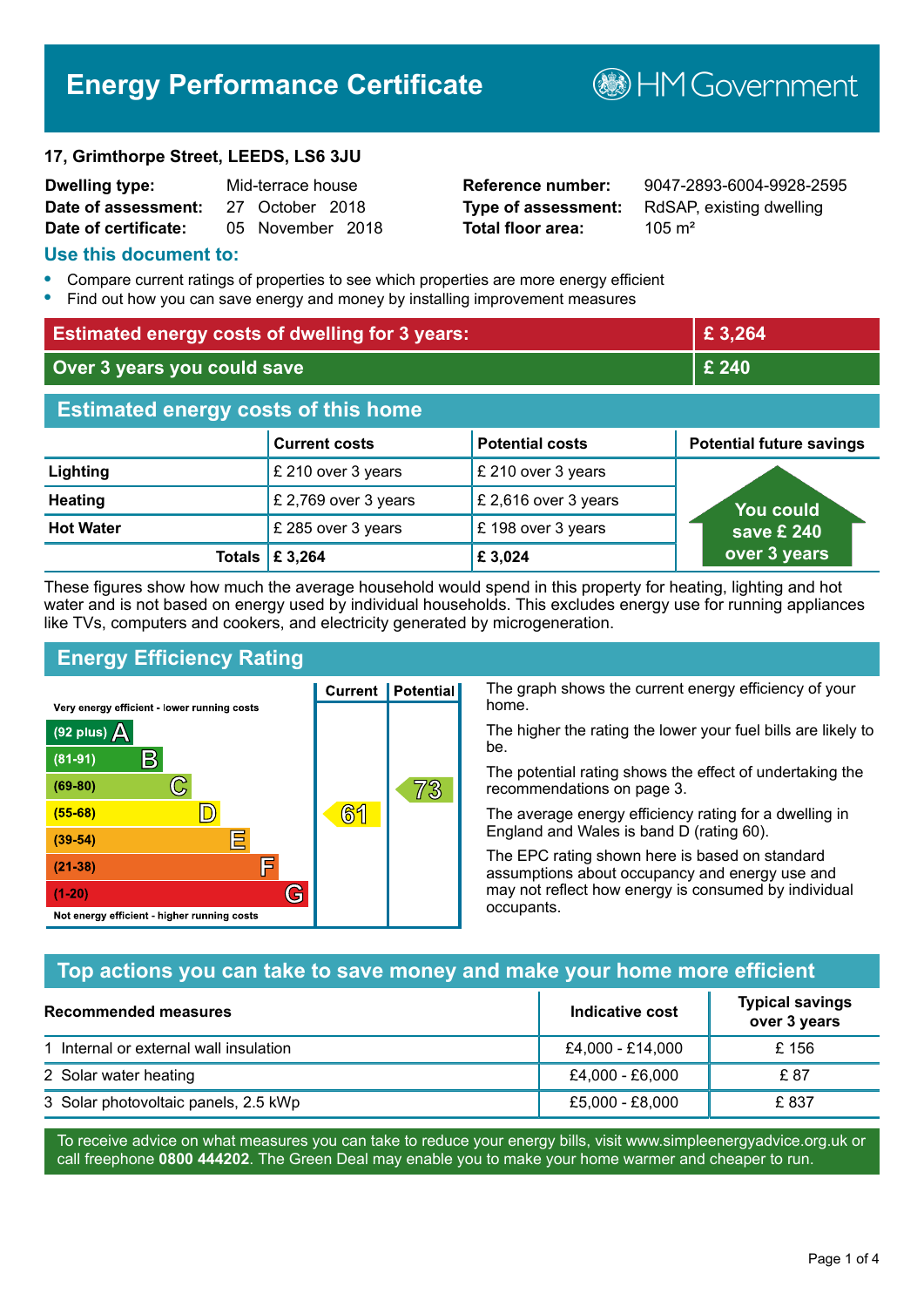**Energy Performance Certificate**

#### **Summary of this home's energy performance related features**

| <b>Element</b>        | <b>Description</b>                             | <b>Energy Efficiency</b> |
|-----------------------|------------------------------------------------|--------------------------|
| Walls                 | Solid brick, as built, no insulation (assumed) | ★★☆☆☆                    |
| Roof                  | Pitched, no insulation (assumed)               | *****                    |
|                       | Roof room(s), no insulation (assumed)          | ★☆☆☆☆                    |
| Floor                 | Suspended, no insulation (assumed)             |                          |
|                       | Solid, no insulation (assumed)                 |                          |
| Windows               | Fully double glazed                            | ★★★☆☆                    |
| Main heating          | Boiler and underfloor heating, mains gas       | ★★★★☆                    |
| Main heating controls | Programmer, room thermostat and TRVs           | ★★★★☆                    |
| Secondary heating     | None                                           |                          |
| Hot water             | From main system                               | ★★★★☆                    |
| Lighting              | Low energy lighting in all fixed outlets       | *****                    |

Current primary energy use per square metre of floor area: 284 kWh/m² per year

The assessment does not take into consideration the physical condition of any element. 'Assumed' means that the insulation could not be inspected and an assumption has been made in the methodology based on age and type of construction.

#### **Low and zero carbon energy sources**

Low and zero carbon energy sources are sources of energy that release either very little or no carbon dioxide into the atmosphere when they are used. Installing these sources may help reduce energy bills as well as cutting carbon. There are none provided for this home.

## **Your home's heat demand**

For most homes, the vast majority of energy costs derive from heating the home. Where applicable, this table shows the energy that could be saved in this property by insulating the loft and walls, based on typical energy use (shown within brackets as it is a reduction in energy use).

| <b>Heat demand</b>           | <b>Existing dwelling</b> | Impact of loft<br>insulation | Impact of cavity<br>wall insulation | Impact of solid<br>wall insulation |
|------------------------------|--------------------------|------------------------------|-------------------------------------|------------------------------------|
| Space heating (kWh per year) | 19.053                   | (1,310)                      | N/A                                 | (1,233)                            |
| Water heating (kWh per year) | 2,147                    |                              |                                     |                                    |

You could receive Renewable Heat Incentive (RHI) payments and help reduce carbon emissions by replacing your existing heating system with one that generates renewable heat, subject to meeting minimum energy efficiency requirements. The estimated energy required for space and water heating will form the basis of the payments. For more information, search for the domestic RHI on the www.gov.uk website.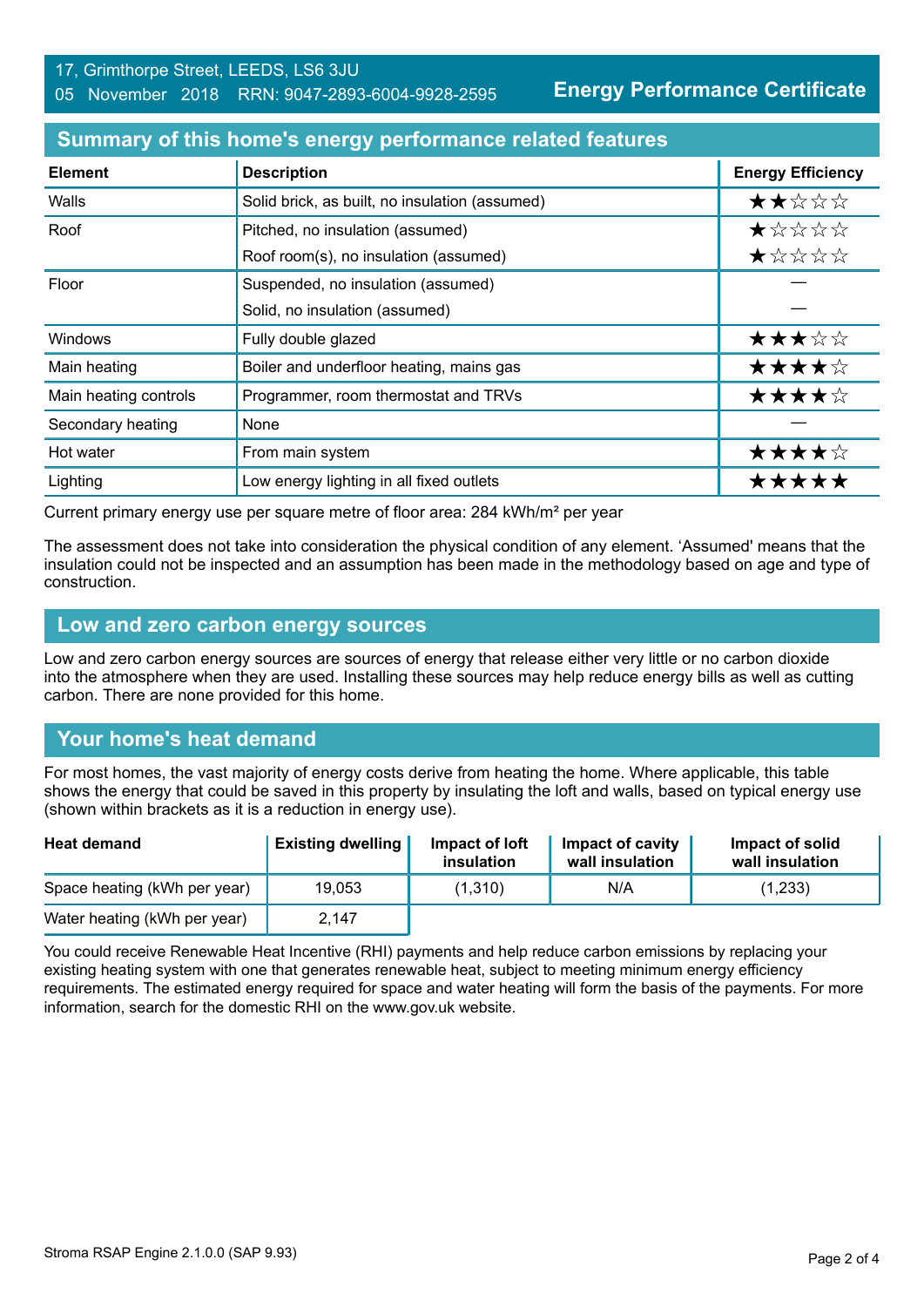#### 17, Grimthorpe Street, LEEDS, LS6 3JU 05 November 2018 RRN: 9047-2893-6004-9928-2595

#### **Recommendations**

The measures below will improve the energy performance of your dwelling. The performance ratings after improvements listed below are cumulative; that is, they assume the improvements have been installed in the order that they appear in the table. To receive advice on what measures you can take to reduce your energy bills, visit www.simpleenergyadvice.org.uk or call freephone 0800 444202. Before installing measures, you should make sure you have secured the appropriate permissions, where necessary. Such permissions might include permission from your landlord (if you are a tenant) or approval under Building Regulations for certain types of work.

| <b>Recommended measures</b>          | Indicative cost  | <b>Typical savings</b><br>per year | <b>Rating after</b><br>improvement |
|--------------------------------------|------------------|------------------------------------|------------------------------------|
| Internal or external wall insulation | £4,000 - £14,000 | £ 52                               | <b>D63</b>                         |
| Solar water heating                  | £4,000 - £6,000  | £ 29                               | <b>D64</b>                         |
| Solar photovoltaic panels, 2.5 kWp   | £5,000 - £8,000  | £ 279                              | C73                                |

## **Financial Support and the Green Deal**

Green Deal Finance allows you to pay for some of the cost of your improvements in instalments under a Green Deal Plan (note that this is a credit agreement, but with instalments being added to the electricity bill for the property). The availability of a Green Deal Plan will depend upon your financial circumstances. There is a limit to how much Green Deal Finance can be used, which is determined by how much energy the improvements are estimated to **save** for a 'typical household'.

You may also be able to obtain support towards repairs or replacements of heating systems and/or basic insulation measures under the ECO scheme, provided that you are in receipt of qualifying benefits or tax credits. To learn more about this scheme and the rules about eligibility, visit www.simpleenergyadvice.org.uk or call freephone **0800 444202** for England and Wales.